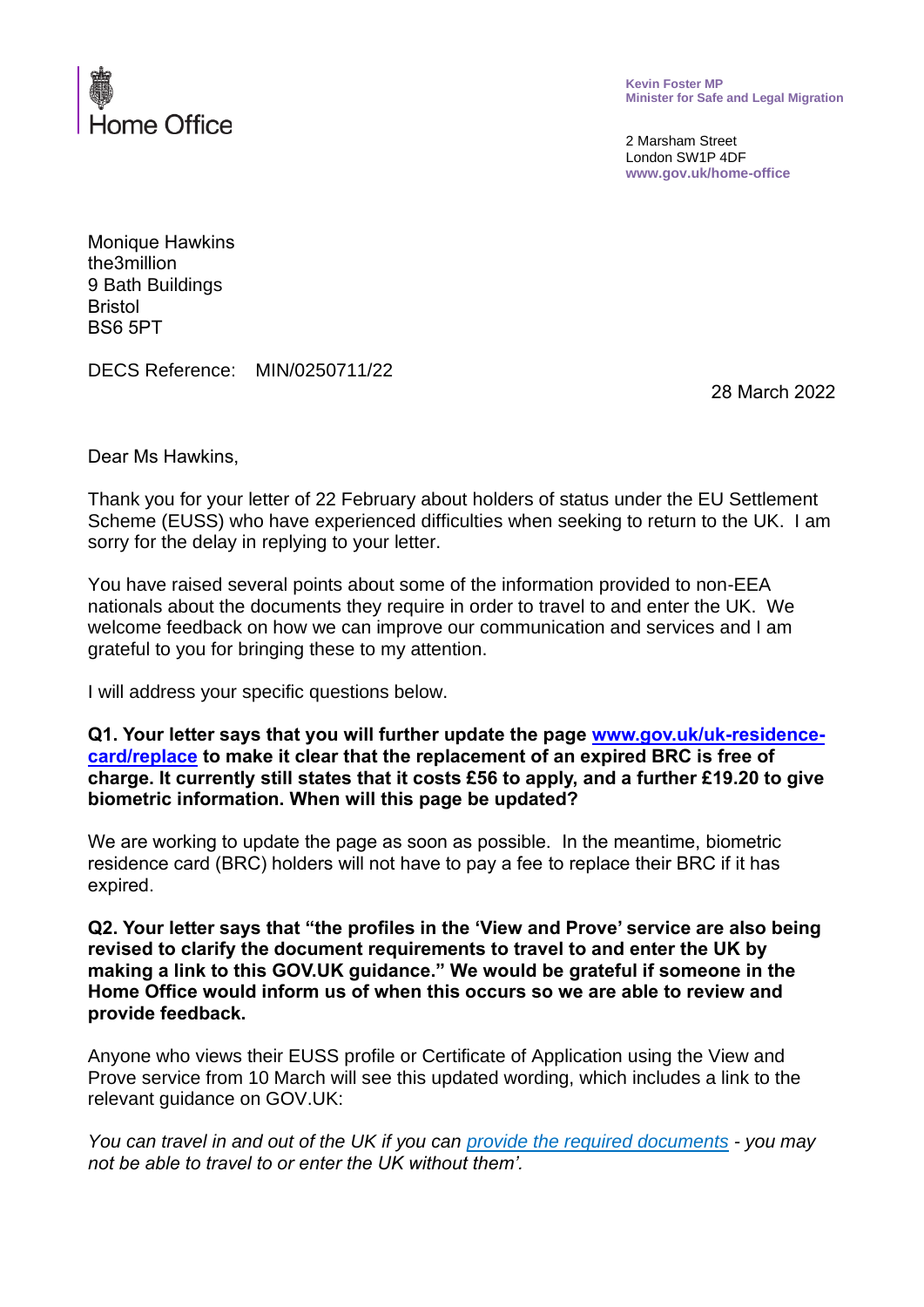**Q3. Your letter says that "travel permits will be considered within three weeks of biometrics being submitted. Complex cases may take longer to conclude."**

- **a. What does 'considered' mean in this context?**
- **b. How long does it take to issue the travel permit to the individual from biometrics being submitted?**
- **c. What would constitute a complex case?**
- **d. Can any case where someone has status under the EU Settlement Scheme, and has not lost that through excessive absence, be considered complex?**
- **e. Are there ways cases can be prioritised if there is an emergency? If so, how can someone utilise this service?**

a) 'Considered' means they will be allocated to a caseworker who will assess the application and evidence. If possible, they will conclude the case. If not, they will seek to gather the additional information required, which may involve contacting the applicant, and once received, they will conclude the case.

b) The time it takes to issue a travel permit can vary as some cases are complex. The majority are concluded and dispatched for printing at the Visa Application Centre within three weeks.

c) A case may be complex for a number of reasons, including if a passport has been lost or stolen, supervening events have occurred, or information is awaited from other agencies or government departments.

d) In view of the reasons why a person may need to make a travel permit application when they are overseas, we identify and prioritise these applications as far as we can.

e) An applicant may contact UKVI through the GOV.UK website to ask for their application for a travel permit to be expedited. This can be done by email or phone at the contact details at the following link:

## [www.gov.uk/contact-ukvi-inside-outside-uk](https://www.gov.uk/contact-ukvi-inside-outside-uk)

However, it is important we are fair to all applicants who are waiting for a travel permit and wish to return to a job, property, school or family in the UK. For this reason, requests for expedition will be authorised only in an emergency.

## **Q4. Will you update your guidance to carriers to make it clear that carriers should not deny boarding to any EU citizen travelling with a national identity card, and that at most they can inform passengers that they may be refused entry at the UK border if they do not fall under one of the exceptions?**

The responsibility for deciding whether to carry a passenger rests with the carrier. We have issued guidance to carriers confirming they are not currently required to establish an EU, EEA or Swiss citizen's immigration status, or their entitlement to travel on a national identity card, when deciding whether to bring them to the UK. They only need to check they have a valid passport or national identity card.

However, I am grateful to you for pointing out this could be made clearer to avoid any potential confusion between the advice we give to individuals (they should not seek to travel to the UK using a national identity card if they are not eligible to do so as they will be liable to be refused entry at the border) and the advice we give to carriers. We will update our guidance to address this issue.